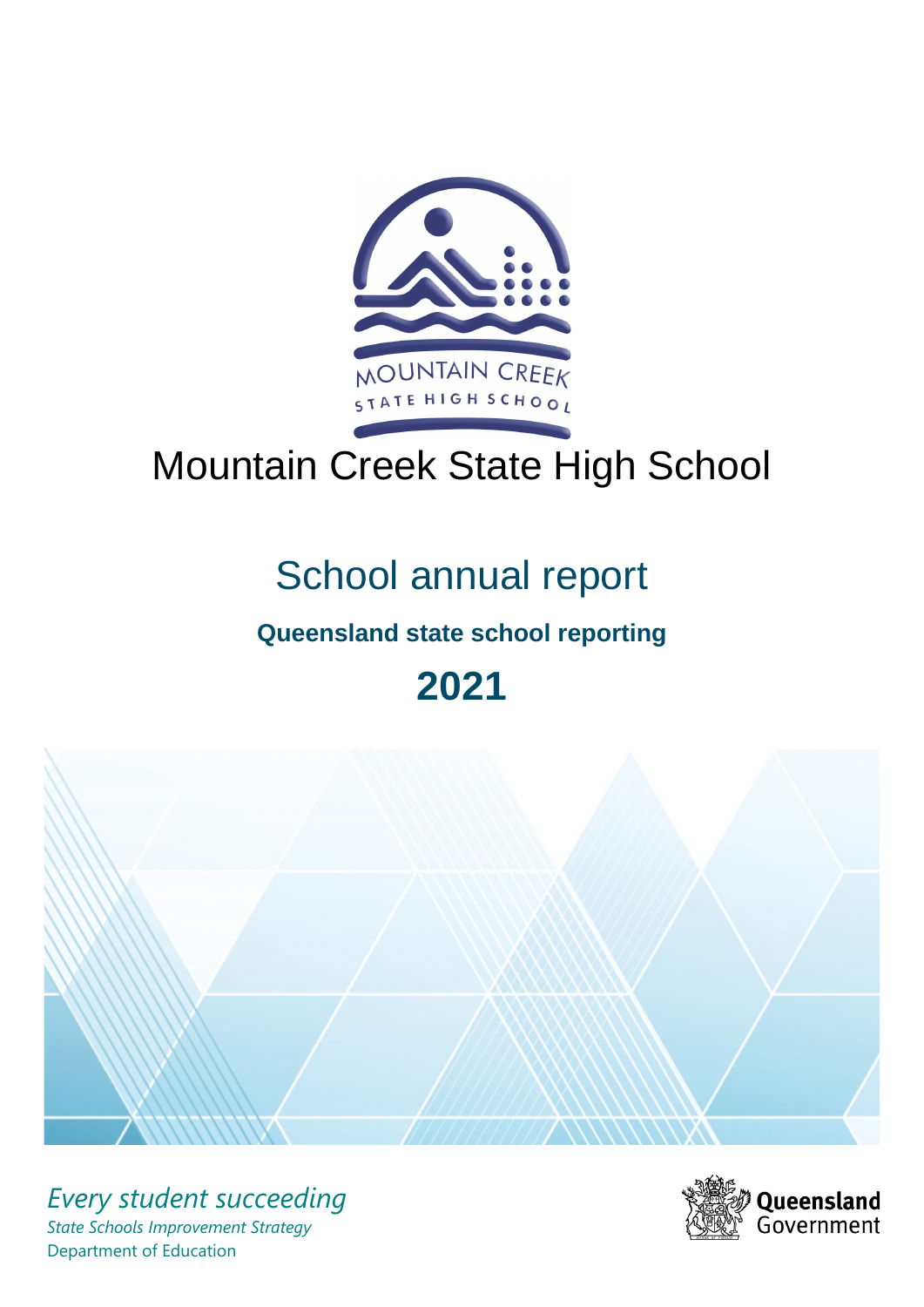**OFFICIAL – Public** Published as information source only. Public information used to create this report may not appear in this format in the public domain Please refer to disclaimer information.

#### **Contact details**

| <b>Postal Address</b> | PO Box 827 Mooloolaba 4557           |
|-----------------------|--------------------------------------|
| <b>Phone</b>          | (07) 5457 8333                       |
| Fax                   | $(07)$ 5457 8300                     |
| Email                 | principal@mountaincreekshs.eq.edu.au |
| Website               | https://mountaincreekshs.eq.edu.au   |

#### **Disclaimer**

The materials presented in this report are distributed by the Department of Education (the department) as an information source only.

The information and data in this report is subject to change without notice.<br>The department makes no statements, representations, or warranties about the accuracy or completeness of, and you should not rely on, any informa report. The department disclaim all responsibility and all liability (including without limitation, liability in negligence) for all expenses, losses, damages and costs you might incur as a

result of the information in this report being inaccurate or incomplete in any way, and for any reason.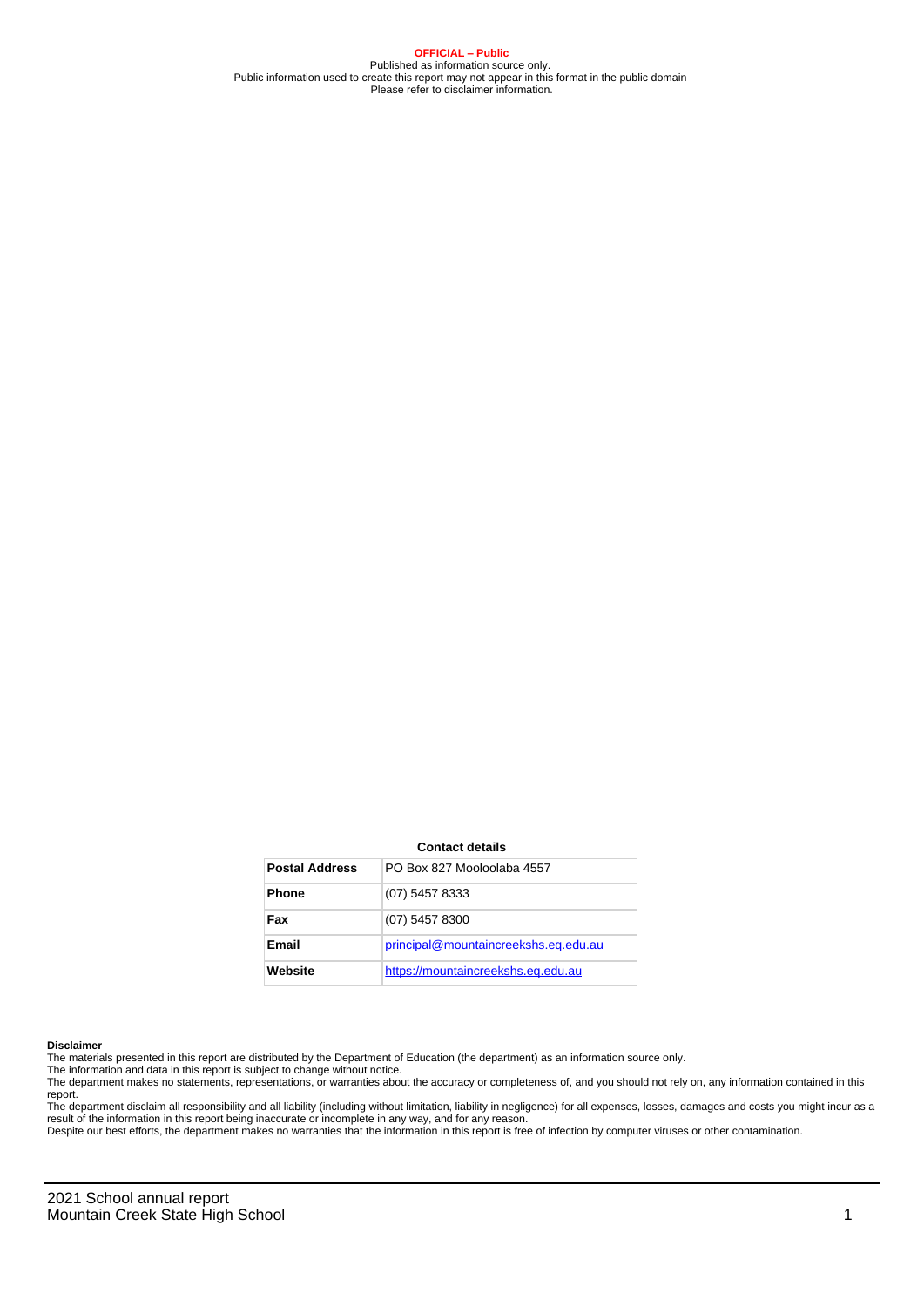| School context                     |                                                                                                                                                                                                   |
|------------------------------------|---------------------------------------------------------------------------------------------------------------------------------------------------------------------------------------------------|
| <b>Coeducational or single sex</b> | Coeducational                                                                                                                                                                                     |
| Independent Public School          | <b>Yes</b>                                                                                                                                                                                        |
| Year levels offered in 2021        | Year $7 -$ Year 12                                                                                                                                                                                |
| Webpages                           | Additional information about Queensland state schools is located on the:<br>My School website<br>٠<br>Queensland Government data website<br>Queensland Government schools directory website.<br>٠ |

## **Characteristics of the student body**

#### **Student enrolments**

#### **Table 1: Student enrolments by year level**

|                   |       | <b>February</b> |       |       | <b>August</b> |       |
|-------------------|-------|-----------------|-------|-------|---------------|-------|
| Year Level        | 2019  | 2020            | 2021  | 2019  | 2020          | 2021  |
| Year <sub>7</sub> | 402   | 381             | 384   | 398   | 378           | 370   |
| Year <sub>8</sub> | 370   | 406             | 380   | 362   | 402           | 378   |
| Year 9            | 369   | 374             | 407   | 364   | 377           | 398   |
| Year 10           | 386   | 367             | 368   | 393   | 363           | 369   |
| Year 11           | 376   | 386             | 348   | 376   | 358           | 334   |
| Year 12           | 240   | 314             | 332   | 222   | 291           | 314   |
| <b>Total</b>      | 2,143 | 2,228           | 2,219 | 2,115 | 2,169         | 2,163 |

Notes

1. Student counts include headcount of all full- and part-time students at the school.

#### **Average class sizes**

#### **Table 2: Average class size information for each phase of schooling**

| <b>Year Levels</b> | 2019 | 2020 | 2021 |
|--------------------|------|------|------|
| Year 7 – Year 10   | 23   | 22   |      |
| Year 11 – Year 12  | 17   |      |      |

Notes

1. Classes are measured against the target of 25 students per teacher in Prep to Year 3 and Years 11 to 12, and target of 28 students per teacher in Years 4 to 10. Where composite classes exist across cohorts (e.g. Year 3/4) the class size targets would be the lower cohort target.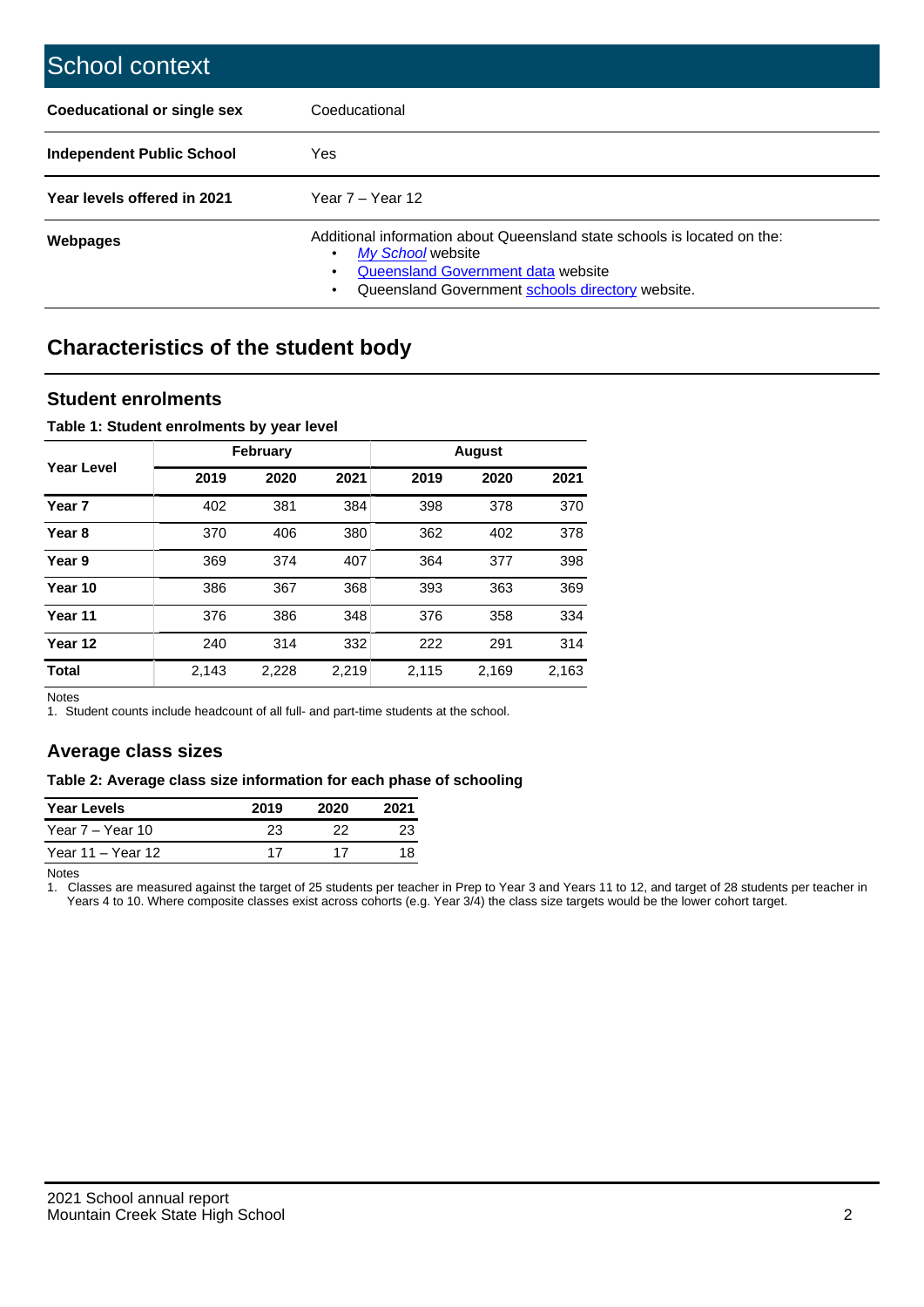#### **Respectful relationships education**

To support students' learning, health and wellbeing all state schools are required to implement respectful relationships education through the Prep to Year 10 Australian Curriculum: Health and Physical Education and/or through school pastoral care programs across Prep to Year 12.

#### **Parent, student and staff satisfaction**

Tables 3–5 show selected items from the Parent/Caregiver, Student and Staff School Opinion Surveys. In response to the COVID-19 health emergency, the annual school opinion surveys of students, teachers and staff were not administered in 2020. A new time series started in 2021 and data from this collection is not considered directly comparable with earlier collections due to significant methodology changes.

For state level information go to the **[School Opinion Survey](https://qed.qld.gov.au/publications/reports/statistics/schooling/schools/schoolopinionsurvey) webpage**.

#### **Table 3: Parent/Caregiver Survey**

| Percentage of parents/caregivers who agree <sup>1</sup> that:                                               | 2019  | 2020 | 2021  |
|-------------------------------------------------------------------------------------------------------------|-------|------|-------|
| This is a good school.                                                                                      | 89.9% |      | 91.6% |
| My child likes being at this school. <sup>2</sup>                                                           | 91.2% |      | 86.3% |
| My child feels safe at this school. <sup>2</sup>                                                            | 89.6% |      | 89.7% |
| My child's learning needs are being met at this school. <sup>2</sup>                                        | 87.2% |      | 84.1% |
| My child is making good progress at this school. <sup>2</sup>                                               | 88.8% |      | 86.5% |
| Teachers at this school expect my child to do his or her best. <sup>2</sup>                                 | 93.5% |      | 94.0% |
| Teachers at this school provide my child with useful feedback about his or her school<br>work. <sup>2</sup> | 87.6% |      | 81.9% |
| Teachers at this school motivate my child to learn. <sup>2</sup>                                            | 79.5% |      | 79.8% |
| Teachers at this school treat students fairly. <sup>2</sup>                                                 | 86.4% |      | 83.7% |
| can talk to my child's teachers about my concerns. <sup>2</sup>                                             | 90.8% |      | 87.7% |
| This school works with me to support my child's learning. <sup>2</sup>                                      | 90.1% |      | 83.9% |
| This school takes parents' opinions seriously. <sup>2</sup>                                                 | 80.5% |      | 75.1% |
| Student behaviour is well managed at this school. <sup>2</sup>                                              | 80.2% |      | 80.1% |
| This school looks for ways to improve. <sup>2</sup>                                                         | 92.3% |      | 85.7% |
| This school is well maintained. <sup>2</sup>                                                                | 92.6% |      | 95.7% |

Notes

1. Agree represents the percentage of respondents who Somewhat Agree, Agree or Strongly Agree with the statement.

2. Nationally agreed parents/caregiver items.

3. DW = Data withheld to ensure confidentiality.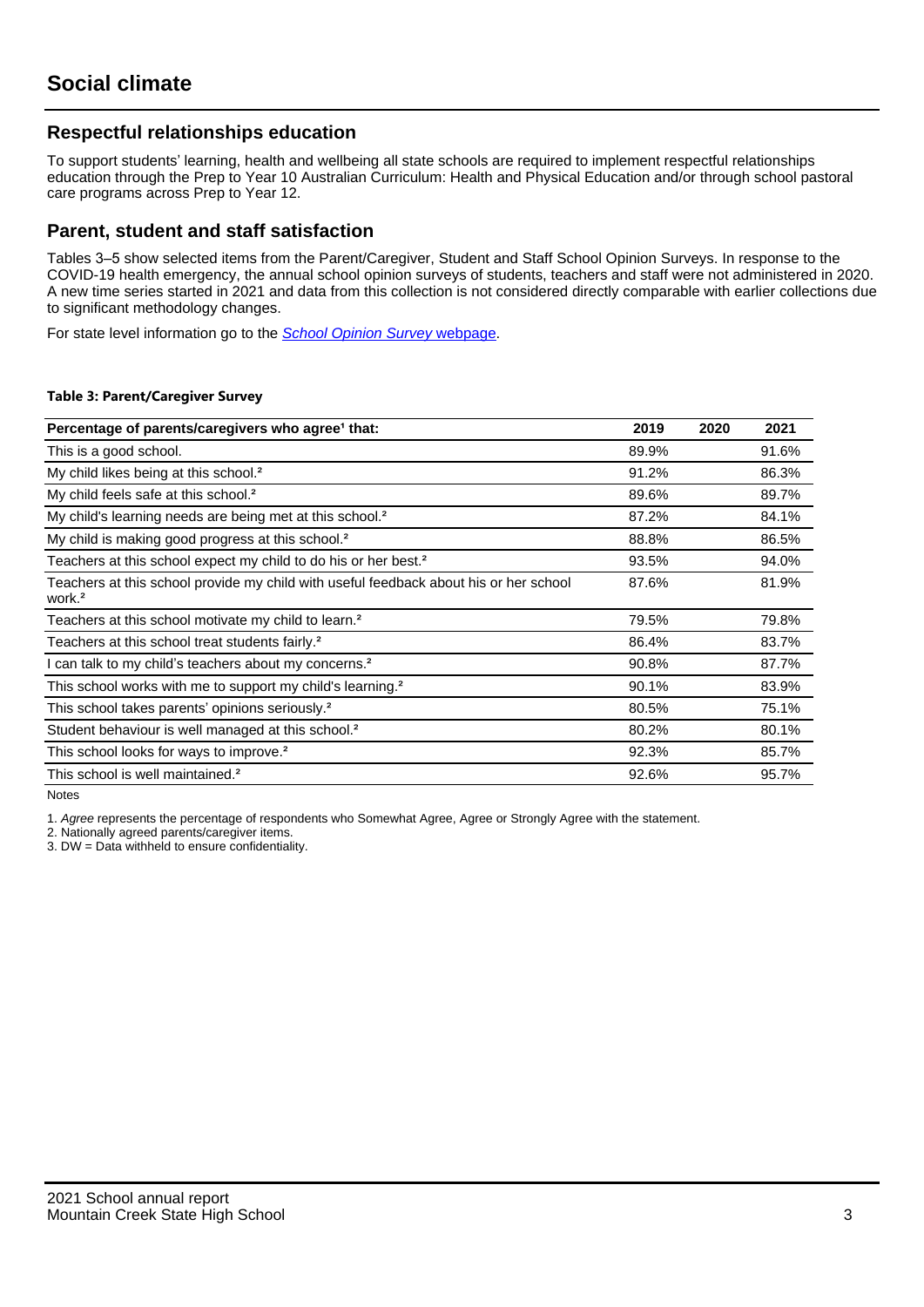#### **Table 4: Student Survey**

| Percentage of students who agree <sup>1</sup> that:                            | 2019  | 2020 | 2021  |
|--------------------------------------------------------------------------------|-------|------|-------|
| I like being at my school. <sup>2</sup>                                        | 83.0% |      | 64.5% |
| I feel safe at my school. <sup>2</sup>                                         | 91.8% |      | 80.9% |
| My teachers motivate me to learn. <sup>2</sup>                                 | 75.0% |      | 75.6% |
| My teachers expect me to do my best. <sup>2</sup>                              | 92.7% |      | 94.5% |
| My teachers provide me with useful feedback about my school work. <sup>2</sup> | 84.8% |      | 75.6% |
| Teachers at my school treat students fairly. <sup>2</sup>                      | 75.0% |      | 64.8% |
| I can talk to my teachers about my concerns. <sup>2</sup>                      | 71.8% |      | 54.6% |
| My school takes students' opinions seriously. <sup>2</sup>                     | 73.9% |      | 52.4% |
| Student behaviour is well managed at my school. <sup>2</sup>                   | 78.6% |      | 55.5% |
| My school looks for ways to improve. <sup>2</sup>                              | 88.4% |      | 75.6% |
| My school is well maintained. <sup>2</sup>                                     | 90.0% |      | 77.5% |
| My school gives me opportunities to do interesting things. <sup>2</sup>        | 84.8% |      | 82.9% |

Notes

1. Agree represents the percentage of respondents who Somewhat Agree, Agree or Strongly Agree with the statement.

2. Nationally agreed student items.

3. DW = Data withheld to ensure confidentiality.

#### **Table 5: Staff Survey**

| Percentage of staff who agree <sup>1</sup> that:                                                            | 2019  | 2020 | 2021  |
|-------------------------------------------------------------------------------------------------------------|-------|------|-------|
| I feel confident embedding Aboriginal and Torres Strait Islander perspectives across the<br>learning areas. | 91.5% |      | 94.1% |
| I enjoy working at this school. <sup>2</sup>                                                                | 93.3% |      | 97.0% |
| I feel this school is a safe place in which to work. <sup>2</sup>                                           | 94.8% |      | 97.0% |
| I receive useful feedback about my work at this school. <sup>2</sup>                                        | 82.1% |      | 85.7% |
| Students are encouraged to do their best at this school. <sup>2</sup>                                       | 95.5% |      | 98.5% |
| Students are treated fairly at this school. <sup>2</sup>                                                    | 94.6% |      | 96.3% |
| Student behaviour is well managed at this school. <sup>2</sup>                                              | 70.2% |      | 71.4% |
| Staff are well supported at this school. <sup>2</sup>                                                       | 69.4% |      | 86.5% |
| This school takes staff opinions seriously. <sup>2</sup>                                                    | 75.4% |      | 81.7% |
| This school looks for ways to improve. <sup>2</sup>                                                         | 96.2% |      | 93.2% |
| This school is well maintained. <sup>2</sup>                                                                | 98.4% |      | 98.5% |
| This school gives me opportunities to do interesting things. <sup>2</sup>                                   | 89.2% |      | 92.4% |

Notes

1. Agree represents the percentage of respondents who Somewhat Agree, Agree or Strongly Agree with the statement.

2. Nationally agreed staff items.

3. DW = Data withheld to ensure confidentiality.

#### **Description of how this school manages non-attendance**

Queensland state schools manage non-attendance in line with the Queensland Department of Education procedures: [Managing Student Absences and Enforcing Enrolment and Attendance at State Schools](https://ppr.qed.qld.gov.au/pp/managing-student-absences-and-enforcing-enrolment-and-attendance-at-state-schools-procedure); and [Roll Marking in State Schools,](https://ppr.qed.qld.gov.au/pp/roll-marking-in-state-schools-procedure) which outline processes for managing and recording student attendance and absenteeism.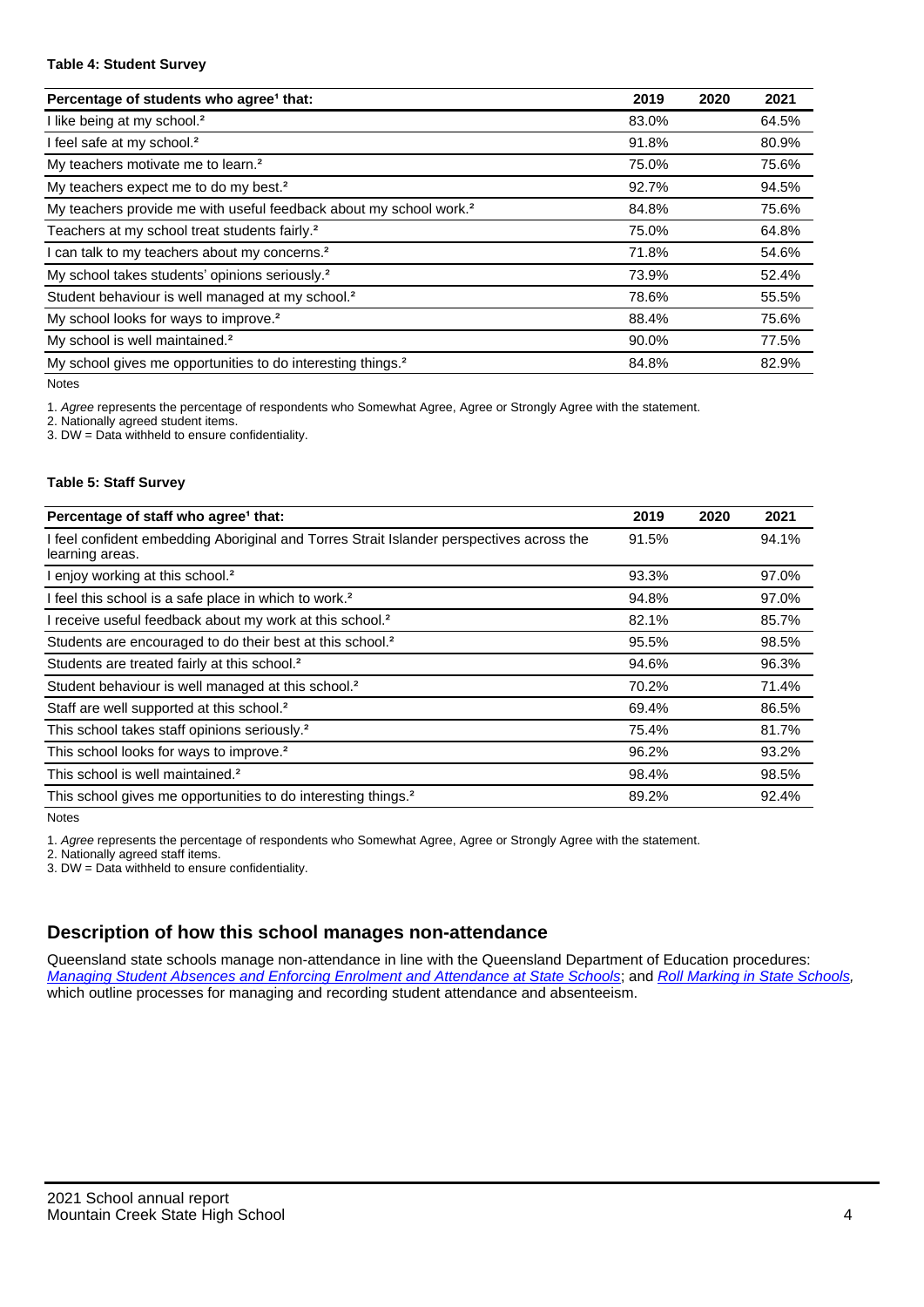#### **School disciplinary absences**

#### **Table 6: Count of school disciplinary absences at this school**

| Type of school disciplinary absence | 2019 | 2020 | 2021 |
|-------------------------------------|------|------|------|
| Short suspension                    | 265  | 135  | 255  |
| Long suspension                     | 9    | 2    | 6    |
| Exclusion                           | 6    | 9    | 11   |
| Cancellation                        | 0    | 4    |      |
| Total                               | 280  | 150  | 273  |

Notes

1. School disciplinary absence (SDA) data is a total of short suspensions (1–10 days), long suspensions (11–20 days), exclusions and cancellations. 2. The number of SDAs is not the number of students who received an SDA as one student may be suspended several times in a school year. Each time a student is suspended it is recorded as an additional SDA. The data does not reflect the outcomes of appeal decisions.

3. 2020 data was impacted by the COVID-19 health emergency. There were significantly fewer SDAs during the home-based learning period (the first five weeks of Term 2) compared to other years.

## **School funding**

#### **School income broken down by funding source**

School income, reported by financial year accounting cycle using standardised national methodologies and broken down by funding source is available via the [My School](http://www.myschool.edu.au/) website.

#### **How to access our income details**

- 1. Click on the My School link <http://www.myschool.edu.au/>.
- 2. Enter the school name or suburb of the school you wish to search.

| Search by school name or suburb | <b>School sector</b> | School type | <b>State</b> |  |
|---------------------------------|----------------------|-------------|--------------|--|
|                                 |                      |             |              |  |

3. Click on View School Profile to access the school's profile.



4. Click on Finances and select the appropriate year to view school financial information.

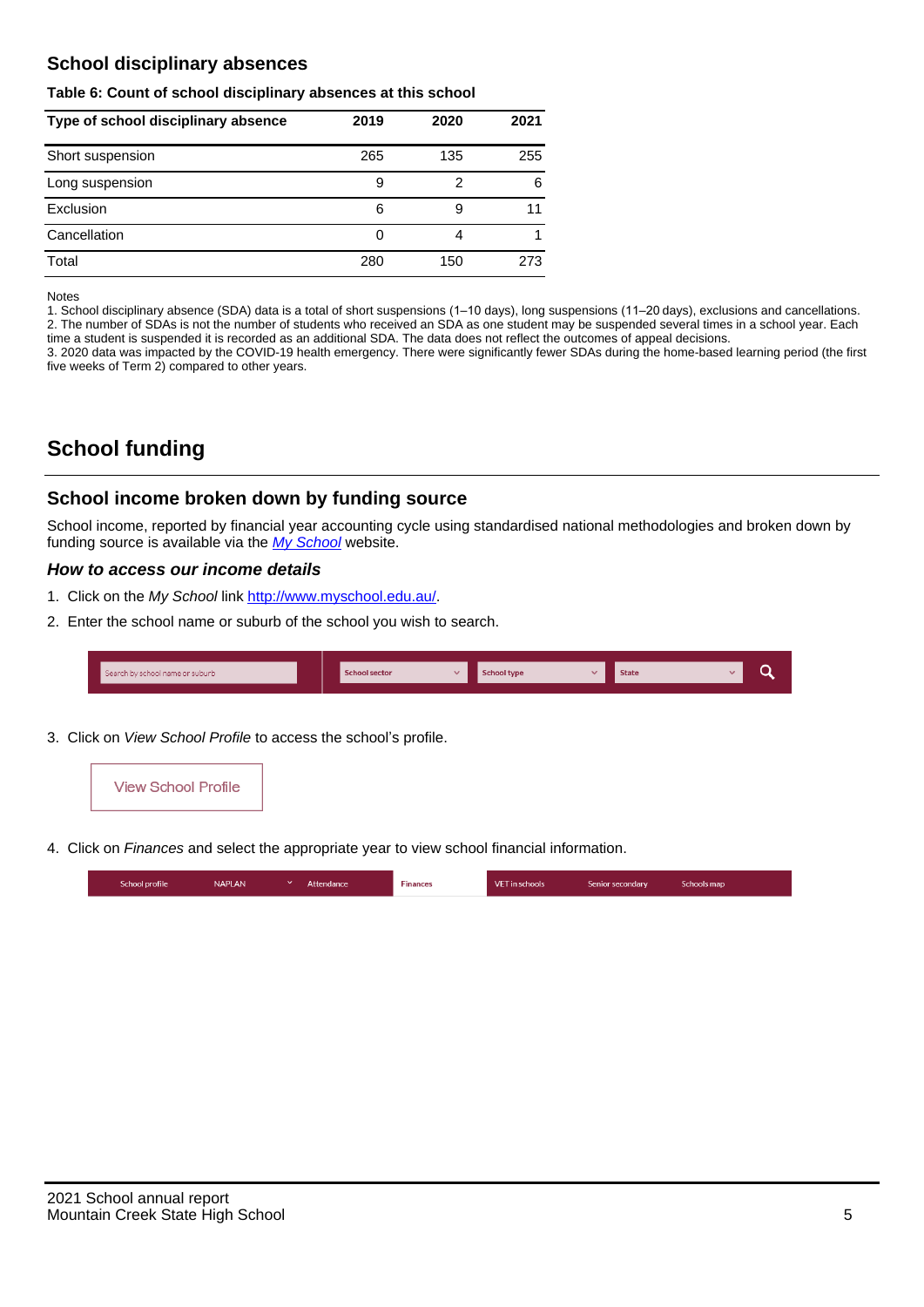## **Teacher standards and qualifications**

The Teacher registration eligibility requirements: Policy (p.1) states:

To be eligible for registration, a person must satisfy the Queensland College of Teachers (QCT) that they meet requirements regarding qualification and experience, or have otherwise met the requirements of the Australian Professional Standards for Teachers (APST). A person must also satisfy the QCT that they are suitable to teach and meet English language proficiency requirements. All these requirements are specified in the Act and the Education (Queensland College of Teachers) Regulation 2005 (the Regulation).

The qualifications required for teacher registration are successful completion of either -

- (a) a four-year initial teacher education program including teacher education studies of at least one year (e.g. a Bachelor of Education, or a double Bachelor degree in Science and Teaching) or
- (b) a one-year graduate initial teacher education program following a degree (e.g. a one-year Graduate Diploma of Education (Secondary) after a three-year Bachelor degree) or
- (c) another course of teacher education that the QCT is reasonably satisfied is the equivalent of (a) or (b). These are considered on a case-by-case basis.

For more information, please refer to the following link:

• <https://www.qct.edu.au/registration/qualifications>

### **Workforce composition**

#### **Staff composition, including Indigenous staff**

#### **Table 7: Workforce composition for this school**

|                    | <b>Teaching staff</b> |      |                  | Non-teaching staff |      |      | Indigenous staff |      |      |
|--------------------|-----------------------|------|------------------|--------------------|------|------|------------------|------|------|
| <b>Description</b> | 2019                  | 2020 | 2021             | 2019               | 2020 | 2021 | 2019             | 2020 | 2021 |
| Headcount          | 169                   | 174  | 173 <sub>1</sub> | 56                 | 59   | 60   |                  |      |      |
| <b>FTF</b>         | 154                   | 160  | 159              | 42                 | 46   | 46   |                  |      | b    |

Notes

1. Teaching staff includes school leaders.

2. Indigenous refers to Aboriginal and Torres Strait Islander people of Australia.

3. FTE = full-time equivalent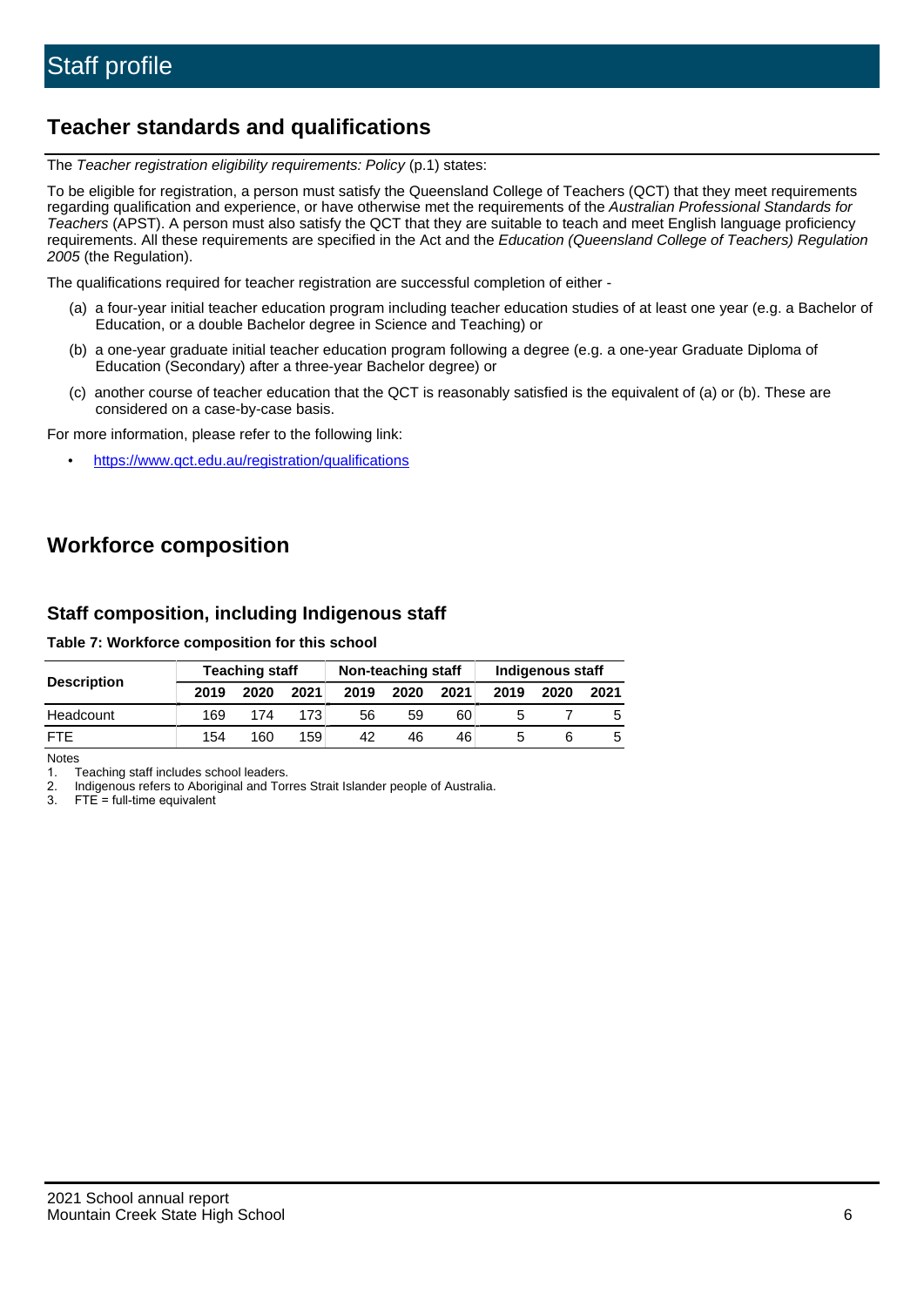## **Key student outcomes**

#### **Student attendance**

Tables 8–9 show attendance rates at this school as percentages. In 2020, the COVID-19 health emergency affected student attendance in Queensland Government schools. Comparisons between 2020 and other years' attendance data should not be made.

#### **Table 8: Overall student attendance at this school**

| <b>Description</b>                                  | 2019 | 2020 | 2021 |
|-----------------------------------------------------|------|------|------|
| Overall attendance rate for students at this school | 91%  | 91%  | 87%  |

Notes

1. The attendance rate is the full- and part-time days attended as a percentage of enrolled school days.

2. Full-time students only.

#### **Table 9: Student attendance rates for each year level at this school**

| <b>Year Level</b> | 2019 | 2020 | 2021 |
|-------------------|------|------|------|
| Year 7            | 94%  | 94%  | 89%  |
| Year 8            | 92%  | 92%  | 88%  |
| Year 9            | 90%  | 91%  | 86%  |
| Year 10           | 90%  | 90%  | 85%  |
| Year 11           | 90%  | 90%  | 86%  |
| Year 12           | 92%  | 90%  | 88%  |

Notes

1. The attendance rate is the full- and part-time days attended as a percentage of enrolled school days.

2. Full-time students only.

3. DW = Data withheld to ensure confidentiality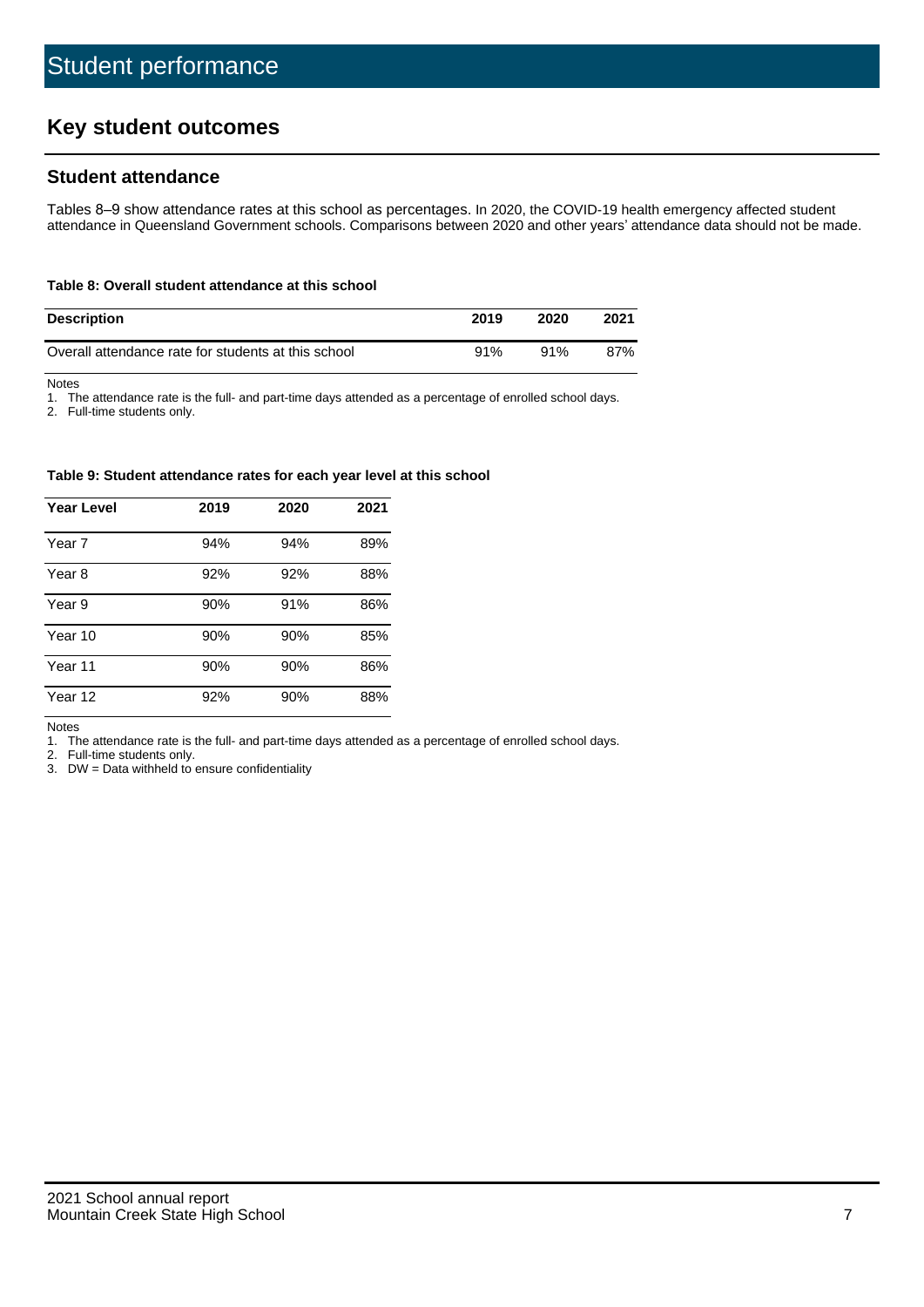## **NAPLAN**

Our reading, writing, spelling, grammar and punctuation, and numeracy results for the Years 3, 5, 7 and 9 NAPLAN tests are available via the [My School](http://www.myschool.edu.au/) website.

#### **How to access our NAPLAN results**

- 1. Click on the My School link <http://www.myschool.edu.au/>.
- 2. Enter the school name or suburb of the school you wish to search.

| Search by school name or suburb | <b>School sector</b> | <b>School type</b>                        |          | <b>State</b> |  |
|---------------------------------|----------------------|-------------------------------------------|----------|--------------|--|
|                                 |                      |                                           |          |              |  |
|                                 |                      | $\sim$ $\sim$ $\sim$ $\sim$ $\sim$ $\sim$ | $\cdots$ |              |  |

3. Click on View School Profile of the appropriate school to access the school's profile.

| <b>View School Profile</b> |
|----------------------------|
|----------------------------|

4. Click on NAPLAN and select a year to view school NAPLAN information.

|  | School profile | <b>NAPLAN</b><br>$\sim$ 1 | Attendance | <b>Finances</b> | <b>VET</b> in schools | Senior secondary | Schools map |
|--|----------------|---------------------------|------------|-----------------|-----------------------|------------------|-------------|
|--|----------------|---------------------------|------------|-----------------|-----------------------|------------------|-------------|

#### Notes

- 1. If you are unable to access the internet, please contact the school for a hard copy of the school's NAPLAN results.
- 2. The National Assessment Program Literacy and Numeracy ([NAPLAN\)](http://www.nap.edu.au/naplan) is an annual assessment for students in Years 3, 5, 7 and 9.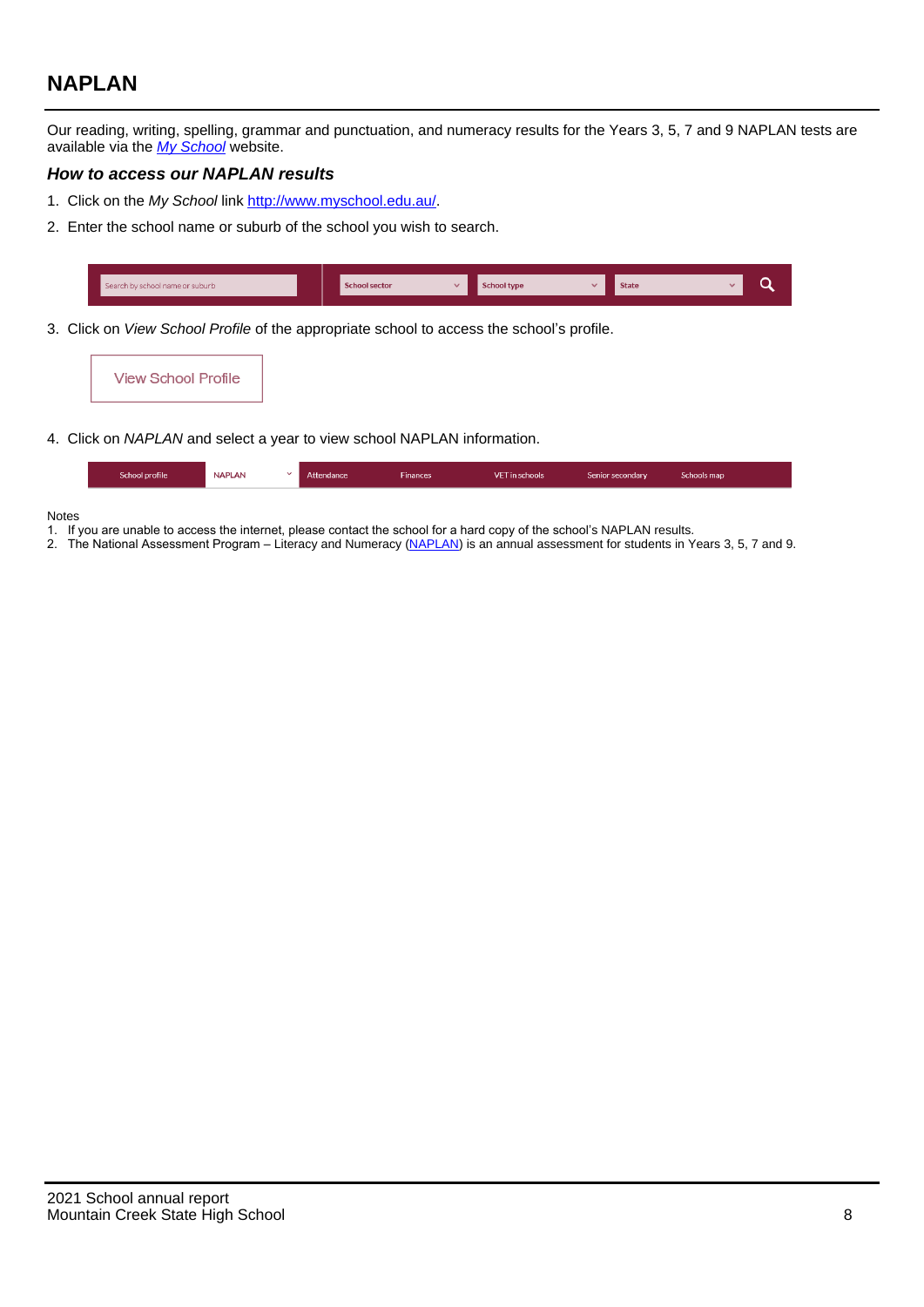## **Year 12 Outcomes**

Details about the types of outcomes for students who finish Year 12 are available in the annual Queensland Curriculum and Assessment Authority (QCAA) [Year 12 Certification Summary](https://www.qcaa.qld.edu.au/about/publications/statistics).

Year 12 outcomes information are also available via the [My School](http://www.myschool.edu.au/) website.

Additional information about the Australian Qualifications Framework (AQF) and the International Baccalaureate Diploma (IBD) program is available at [www.aqf.edu.au](https://www.aqf.edu.au/) and [www.ibo.org](https://www.ibo.org/).

#### **Table 10: Year 12 Outcomes**

| Outcome                                                                                                                                            | 2019 | 2020 | 2021 |
|----------------------------------------------------------------------------------------------------------------------------------------------------|------|------|------|
| Number of students who received a Senior Statement at the end of Year 12                                                                           | 217  | 286  | 310  |
| Number of students awarded a Qld Certificate of Individual Achievement (QCIA)                                                                      | 4    | 1    |      |
| Percentage of students awarded a Queensland Certificate of Education (QCE) or QCIA at the end<br>of Year 12                                        | 95%  | 93%  | 100% |
| Percentage of Year 12 students who were completing or completed a SAT or were awarded one<br>or more of the following: QCE, IBD, VET qualification | 97%  | 99%  | 100% |
| Number of students awarded one or more VET qualifications (including SAT)                                                                          | 139  | 206  | 239  |
| Number of students who were completing/continuing a SAT                                                                                            | 34   | 36   | 37   |
| Number of students awarded a VET Certificate I                                                                                                     | 87   | 115  | 134  |
| Number of students awarded a VET Certificate II                                                                                                    | 86   | 158  | 176  |
| Number of students awarded a VET Certificate II+                                                                                                   | 116  | 183  | 209  |
| Number of students awarded a VET Certificate III+                                                                                                  | 68   | 108  | 122  |
| Number of students awarded an IBD                                                                                                                  | 16   | 24   | 44   |
| Percentage of IBD eligible students that were awarded an IBD                                                                                       | 80%  | 67%  | 92%  |

Notes

1. The 2020 cohort was the first to complete Year 12 under the new senior assessment and tertiary entrance system. The new system has redeveloped senior syllabuses, strengthened school-based assessment, introduced a common external assessment in each senior General subject area and General (extension) and replaced the OP rank with the Australian Tertiary Admission Rank (ATAR). This represents a break in time-series for the Queensland Certificate of Education.

2. ATARs are calculated by Queensland Tertiary Admissions Centre (QTAC). ATAR data is not held by the department.

3. Prior to 2020, visa students (students who are not Australian citizens or permanent residents of Australia) were excluded. From 2020 visa students are included.

4. Data for each year is the latest available.